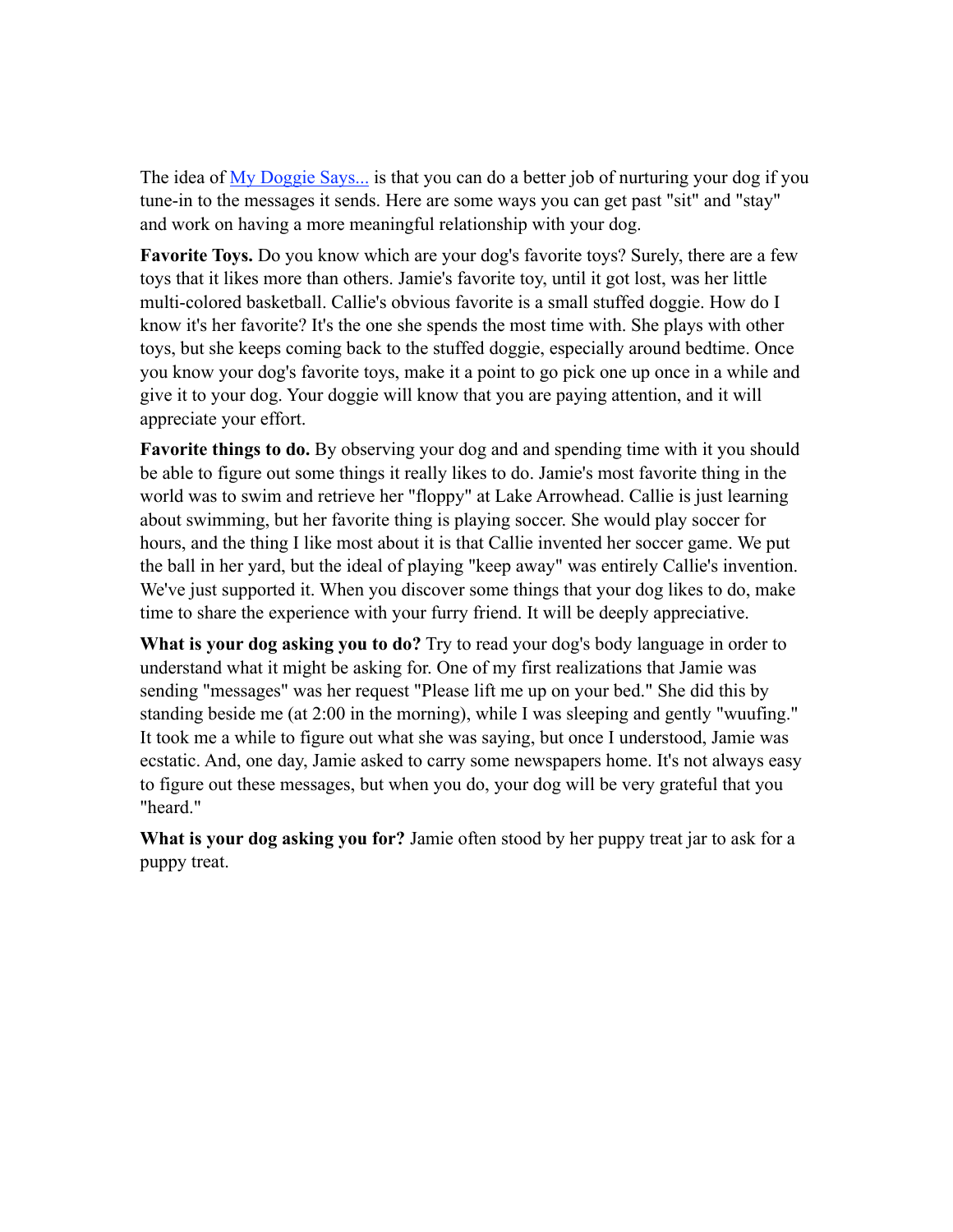

This was not real hard to figure out. The important thing was that I honored her request whenever possible. This reinforced her communication skills. Another of Jamie's favorite things was to chew up a champagne cork. Whenever she saw me opening a bottle of the bubbly stuff, she stood beside me and waited for the cork to pop out. I was glad to let her have this little pleasure, and I know it made her feel "heard."

**Does Your Dog Invite You to Play?** This is Callie's invitation to play soccer. How could I not accept an invitation like this?



Sometimes your dog invites you to play by presenting you with a toy. Don't ignore this polite request. Figure out how to respond. You could give the toy a toss and hope for a game of "fetch." Or you might take the toy and give it back, in hopes of starting a game of "give and take." Whatever you do, you will be communicating with your dog at a deeper level because you "heard" its invitation.

Here are some more ideas on how to improve your relationship with your dog. Most of these ideas are extracted from the award winning book ["My Doggie Says...: Messages](http://www.mydoggiesays.com)  [from Jamie. How a dog named Jamie "talks" to her people.](http://www.mydoggiesays.com)"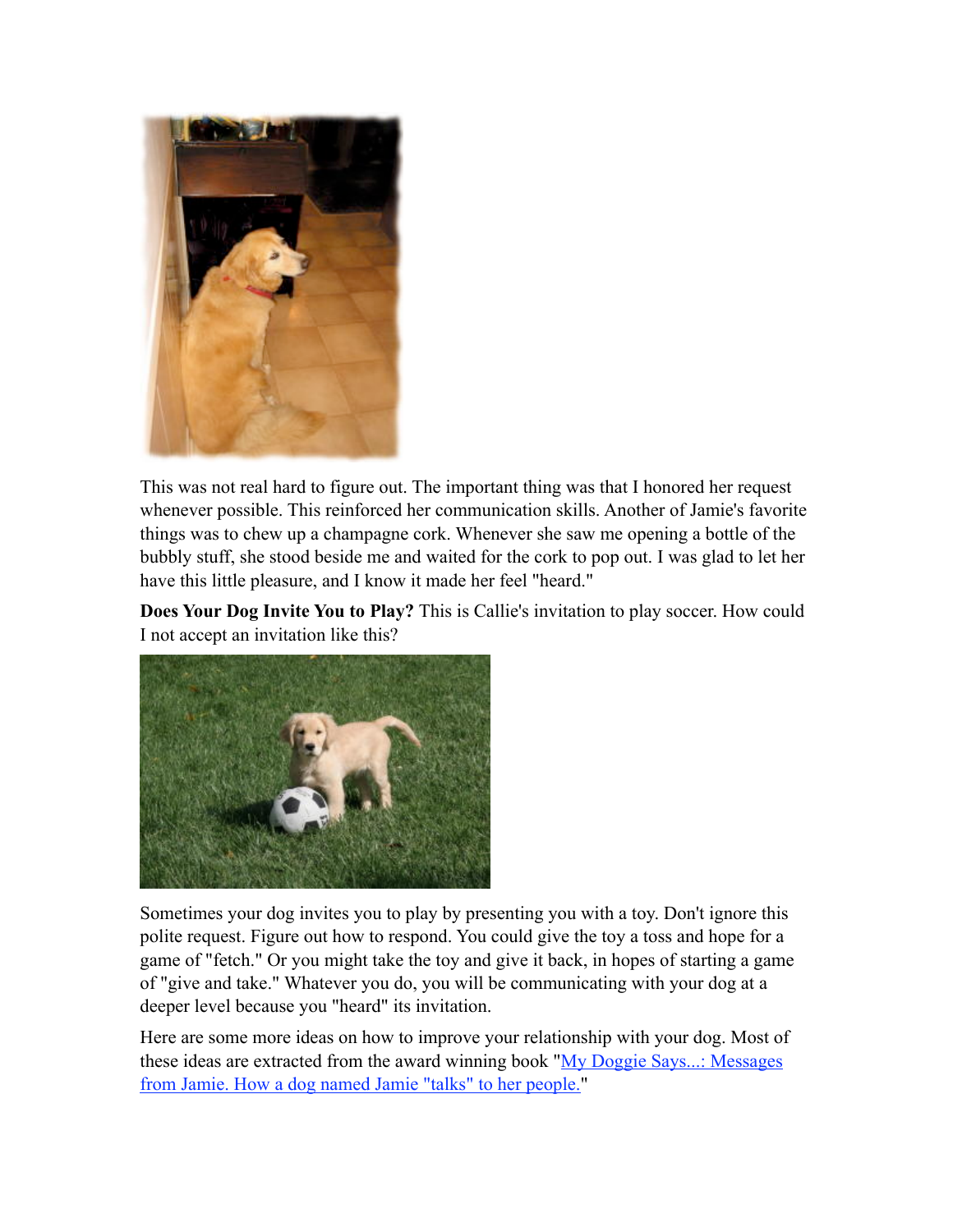**Deal with** *your* **dog**. Don't expect your dog to do things that other dogs do. Dogs are different. They have different personalities, and they are good at different things. There is a dog named Samantha in my neighborhood that is a great Frisbee dog. Throw a Frisbee and Samantha will catch it. If you think this is pretty neat, you can work with your dog and try to train it to be a Frisbee dog.

But it's important to discover what your dog likes to do and reinforce it's talents. For example, I always thought it would be fun to play ball with a dog. But Jamie was not interested in playing ball. But she did love to retrieve her "Floppy" (like a cloth Frisbee) at Lake Arrowhead. On the other hand, our new puppy, Callie (now six months old), made it clear from the beginning that she likes to play with balls. Especially, her soccer ball. She initiates soccer games with me all the time. I make it a point to play soccer with Callie two or three times a week, and I know she appreciates it. (See photos in previous posts.)

During this last week, Callie has learned to swim, and, like Jamie, she loves to retrieve her Floppy from Lake Arrowhead.

**Find some activities that you both enjoy**. Jamie loved to share our early-morning, three-mile jog. When she saw us in our jogging clothes, she would get excited and go stand in the front hallway waiting to go jog. This was wonderful for both of us. The exercise helped both Jamie and me stay in good shape. And it helped Jamie knock off that "nervous edge" that doggies get when they don't get enough exercise.Think of it this way: you and your dog are losing weight together. "A tired dog is a happy dog!"

Callie's soccer is another example. I'm not really a soccer player, but I enjoy kicking the ball around, and I find it a fun way to interact with Callie. There's really no winner or loser; we're both having fun playing "keep away." And I know Callie loves it, because she keeps inviting me to play.

Let your dog train you to do some things. It's hard to know, sometimes, who is training whom. When Jamie was young, we trained her to "touch the bridge." There was a bridge about one-half way around our jogging route, and when we stopped for water, we would get Jamie to touch the wood railing of the bridge. We rewarded her with a puppy treat. But after a while, Jamie figured out that if she "touched the bridge," she would get a puppy treat. So she started doing it without being commanded to do it. So who's the trainer? And who's the trainee? We kept on giving her the puppy treat, because it seemed OK for Jamie to win this little game. Besides, it made her feel really good.

We let the same thing happen with Jamie's puppy treat jar. She knew where the puppy treats were stored in our kitchen. If I walked to the Kitchen, Jamie would stand by the puppy treat jar and look at me to make eye contact. The message was clearl "May I please have a puppy treat?" Like "touch the bridge" we let Jamie win this game most of the time, and I think it strengthened our bond.

There are times when your dog is totally dependent on you for its well-being. I believe that our dogs recognize this and are appreciative when we take good care of them.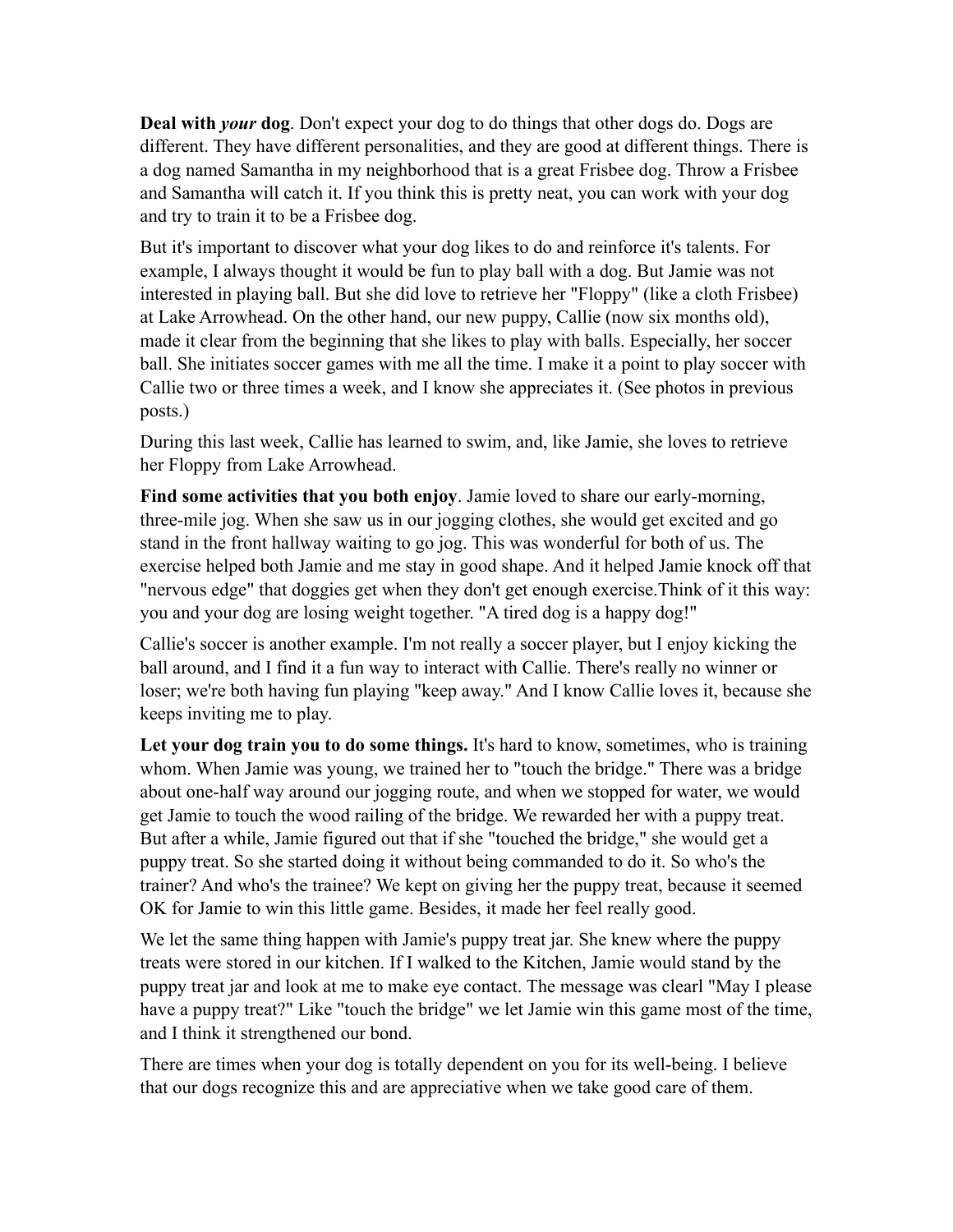There is no better opportunity to take care of your dog than when the weather is scorching hot. The ASPCA published an article titled "The Heat is On: Summer Safety [Tips for Pet Owners."](http://www.aspca.org/site/PageServer?pagename=media_newsalert070607#1) This is especially appropriate, as we're having a monstrous heat wave. (See this Reuters article: "[West Coast Sizzles in Heat Wave."](http://www.reuters.com/news/video/videoStory?videoId=59256) One suggestion is to exercise your dog earlier in the morning, while it's still cool.

It's important to give your dog plenty of water when you exercise. Jamie was very smart about hydrating before our jog, but we still gave her a water break at the halfway point. She loved getting a little water from her blue bowl.



Another thing you can do is find a place for your doggie to cool off. This is a stopping-off place on a jog in the San Bernardino mountains, near Lake Arrowhead.

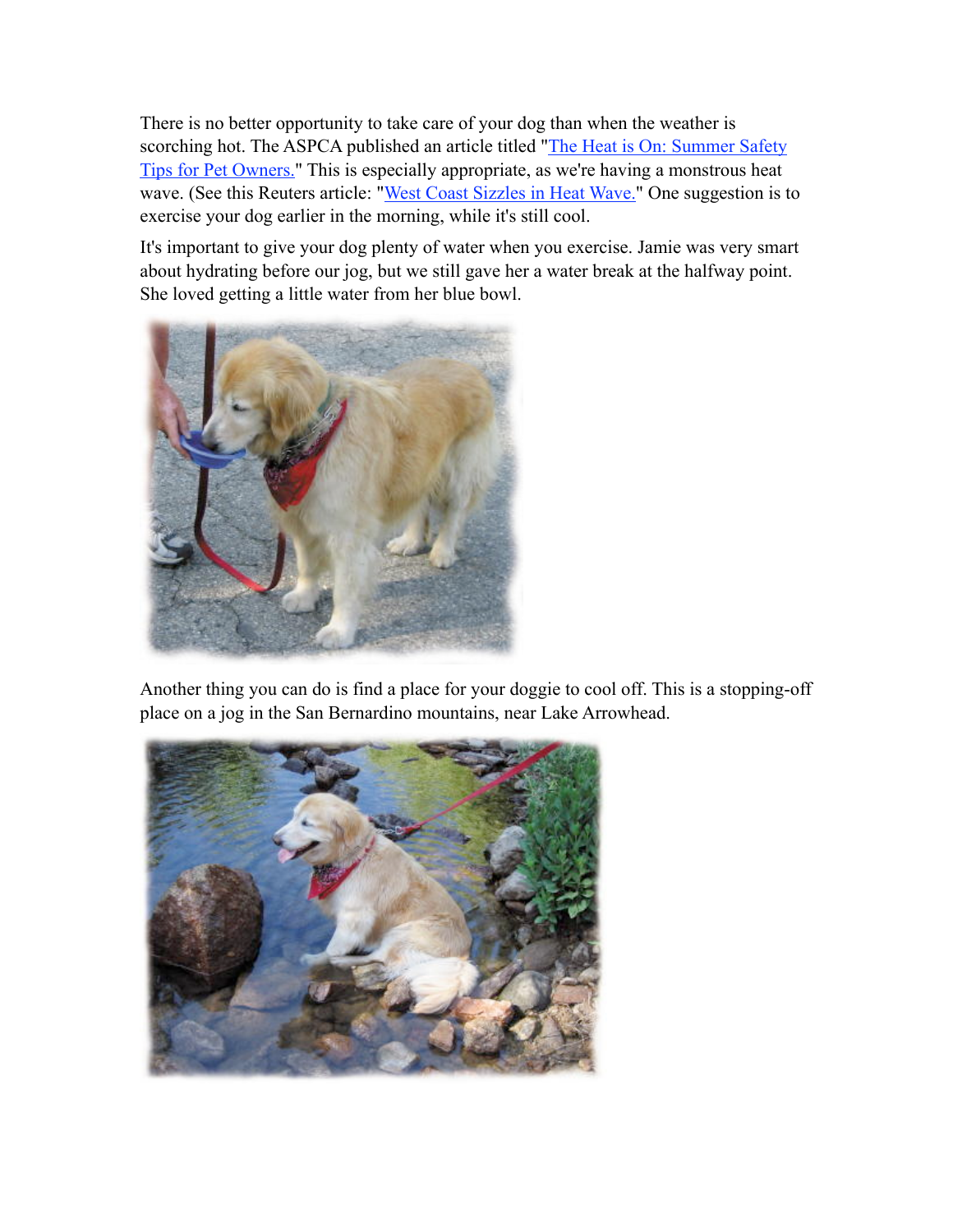If you let your dog have some leeway, you may notice that it is smart enough to walk or jog in the shade on hot days. Why not follow its lead? Jamie did this, and Callie seems to do it instinctively. If one side of the road is sunny and the other is shady, they always head for the shade. Also, they slow down a little in the shade and speed up a little if they can see that there is shade on the other side of a sunny stretch.

If all else fails, you can take your dog swimming or get it a fan. How would you feel these days if you were wearing a fur coat?



All photos are from the award winning book My Doggie Says...: Messages from Jamie. [How a dog named Jamie "talks" to her people.](http://www.mydoggiesays.com)

 $\text{Dog} = 46$ Doggie =  $8$ Relationship  $= 2$ Communication  $= 1$ Listen  $= 0$ Observe  $= 0$ Body language  $= 1$  $Messages = 5$ Request  $= 3$ Personality  $= 0$ Nature  $= 0$ Nurture  $= 0$  $Meaningful = 1$ Learn  $= 0$ Understand  $= 1$